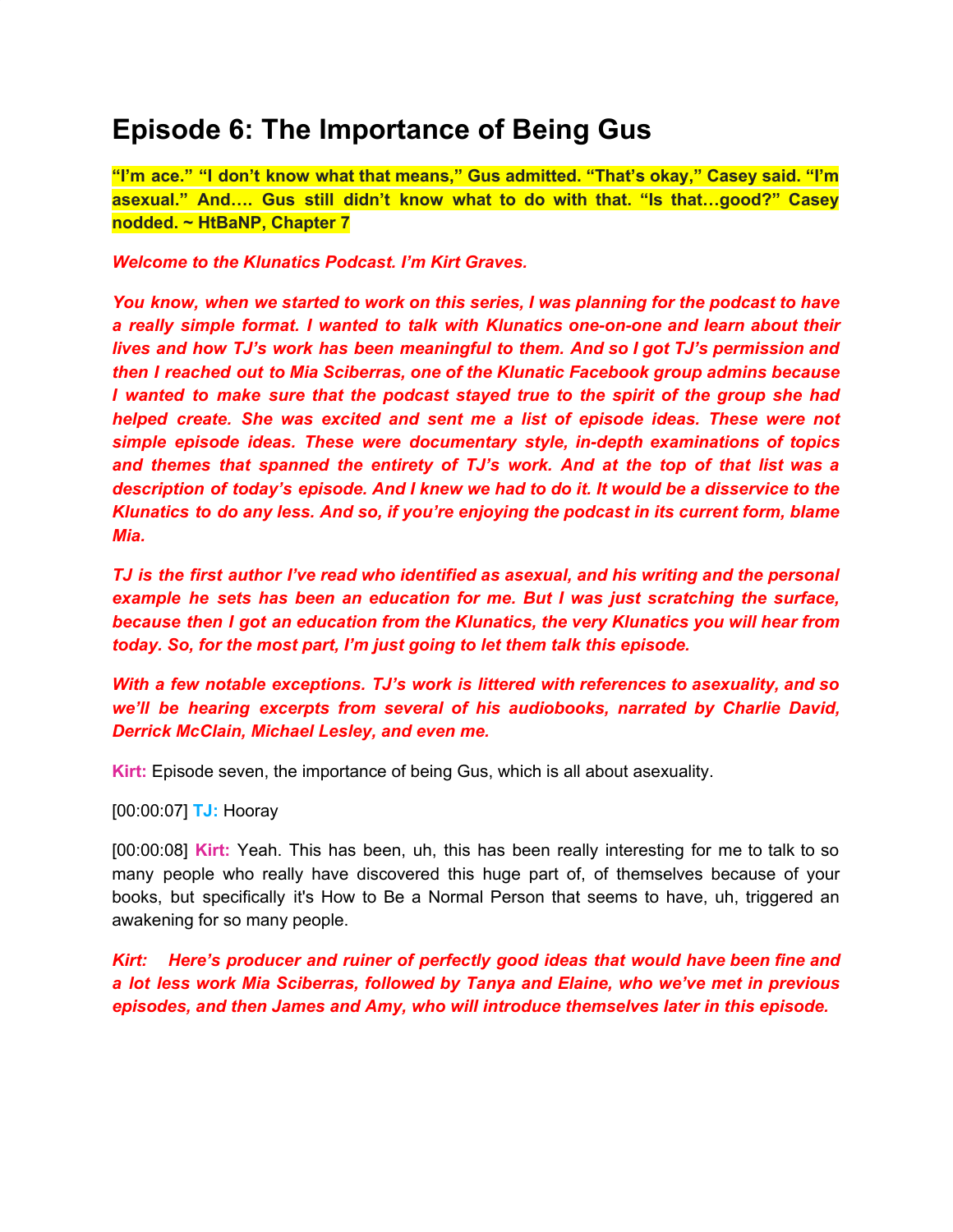[00:00:25]**Mia:** I know I've talked with a couple of people about it and how, how it was just like this light came on for them, that all of a sudden it was like, "ah. That makes that makes sense. That's who I am. This applies to me. This is, this is who I am and it's okay

[00:00:42]**Tanya:** when I saw, um, the, the back blurb for, for How to Be a Normal Person, like what does that even mean? What, what is that? And so I, I, I looked it up.

[00:00:53] I did a little research and it was like. Angels singing like

[00:00:59] This is, This is me. I didn't know that this was a thing.

[00:01:05]**Elaine:** coming across How to Be a Normal Person, that that made a big difference because suddenly I was like, oh hey, there's, there's a word for this. You know, asexuality is a thing.

[00:01:21] and Whoa, that was quite an epiphany.

[00:01:28]**James:** It was kind of a happy accident, almost like I was kind of realizing asexuality within myself.

[00:01:36] Sort of around the same time I started reading TJ's work, so it was kind of, it kind of happened at the same time, reading How to Be a Normal Person, kind of discovering it within myself.

[00:01:45]**Amy:** Okay. So reading that book, and that's how I learned about asexuality to begin with. And from that, I learned about being aromantic, which is really more how I identify.

[00:01:57]**Mia:** Um, but for me, Gus and Casey's story hit, like, right in the solar plexus. It was the biggest gut punch in terms of going, "well, fuck, that actually makes sense. That's what's going on. That's, that's what my story is. That's who I am."

[00:02:17]**Kirt:** your 2012 book, Who We Are included an asexual character, Eddie the therapist,

**"You'll have to forgive me," he says. "I'm what you'd call asexual, so I'm not really up on the lingo of the gay culture." ~ Who We Are, Chapter 6**

[00:02:23] **Kirt:** You didn't go into great detail about it in that book. Uh, but then in 2015, you released How to Be a Normal Person. Uh, is this indicative of your path of discovering and accepting yourself as asexual?

[00:02:36] **TJ:** It is. And there was another asexual character between those two. How to Be a Normal Person came out in the fall of 2015, Lightning Struck Heart came out in the summer of 2015 and Morgan of Shadows is asexual, and he says that explicitly in that book.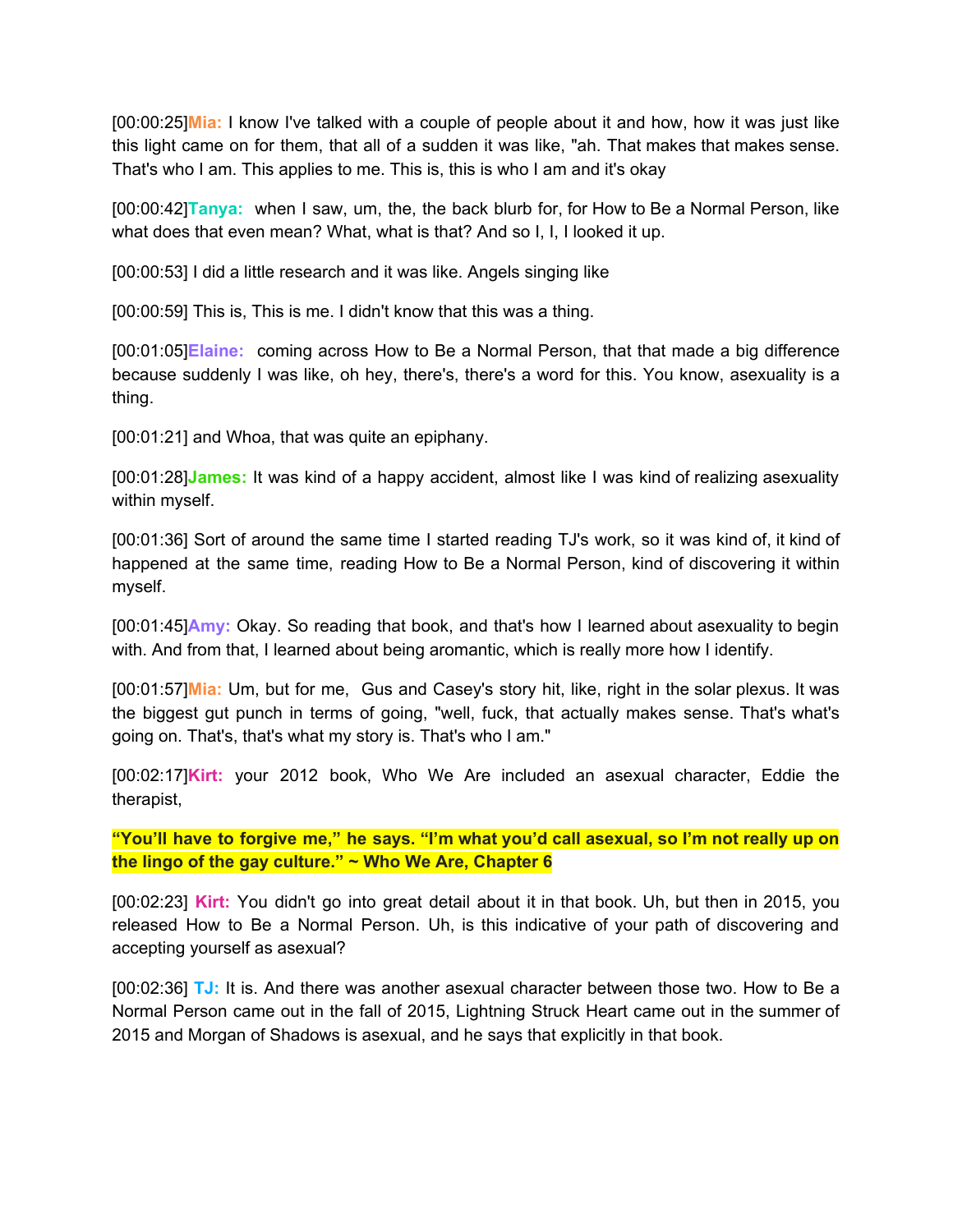**Morgan shrugged. "Simple. I'm asexual." I blinked. "What?" "Asexual. I don't find the act of sex appealing. I'd much rather have the emotional connections I do have, not the intimate ones I do without." ~ TLSH, Chapter 5**

**James:** [00:00:05] Hi, I'm James. I'm a student from the UK currently living in Coventry.

[00:02:57]**James:** Morgan in, um, Tales from Verania, like I, yeah, I enjoy his character but, and then it's just kind of, it's nice that the whole asexual thing isn't a focus for him.

00:03:08] Like it's just kind of, it's another part of himself. Like, it's not made a big deal. It's kind of mentioned here and there when it's come up. But apart from that, it's kind of not focused on which, again, it's nice to see, it's kind of nice to be like normalized almost.

[00:03:20] **TJ:** And writing Morgan as that character was me coming to terms with the fact that I was ace.

[00:03:33] And then once I understood that, and started exploring what that meant, I knew that I needed to, or I wanted to write a character or a book set around an entirely asexual relationship on the spectrum. Um, and I didn't want it to be the lead character in How to Be a Normal Person. Gus, for whatever he is for all that he is, never says at any point in a book that he is asexual.

**"What do you identify as?" Gus narrowed his eyes. "What do you mean?" "Gay?" Xander asked. "Bi? Asexual? Demisexual? Gray-sexual? What are you?" "I'm Gus," he said. "That's it." ~ HtBaNP, Chapter 17**

**Cassie:** [00:00:00] My name is Cassie and I am from Chicago

[00:04:10]**Cassie:** I actually identified most with Gus and I, I honestly think a lot of people do.

[00:04:15] Um, you know, who, who doesn't have a label a, doesn't want a label, so I won't label him, but you know. I, especially when I first read it, saw a lot of my own like, depression coping mechanism in him, uh, mechanisms in him. And so I felt acutely connected with him, um, in it when I initially read it. And so, you know, it was lovely to have Casey, but it was almost more lovely to like, be able to see myself in multiple characters.

[00:04:48]**TJ:** So when I was writing, um, How to Be a Normal Person, I was going on a journey with Gus at myself and figuring out what that could mean to me and him as a character.

**Anne:** [00:00:03] Hi, I'm Anne and I live in Kentucky.

[00:05:03]**Anne:** I didn't read the character of Casey and say, Oh, that's me. It's like looking in a mirror. He's exactly like me cause he's not, there were differences, but just the way that it was written, the way that TJ wrote the character of Casey and the way the other characters spoke about Casey, um, made me reconsider and broaden the definition and I sought out better sources.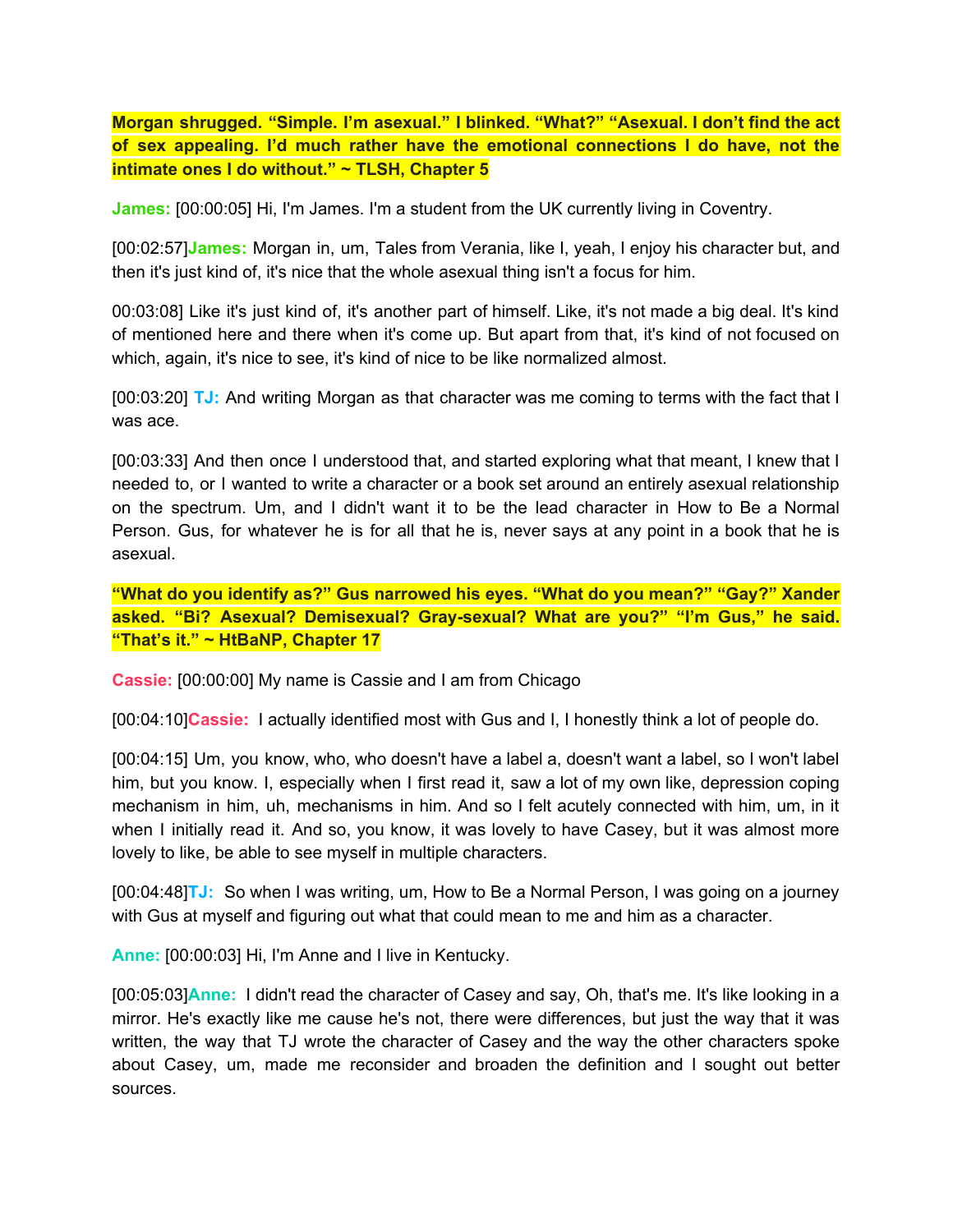[00:05:28]**Mia:** what I loved most about that book, and this could just turn into a conversation about how much I love How to Be a Normal Person, but I think it was the way that TJ educates you through the education of Gus and the way that Gus embraces and goes, "ah, okay, that's fine. There's nothing wrong with this. This is actually just a thing and, eh, it kind of possibly applies to me as well. I don't care. This is just who I am and I, this is me. I don't have a problem with it. And if anybody has a problem with it, that's actually their problem and not my problem."

[00:06:09]**Cassie:** there was no expectation from me as a reader from the author, uh, TJ wrote the book, um, from the other characters in the book, that the asexual needed to change something to be involved in the relationship, which was really lovely and refreshing. And in fact, um, you know, being written from Gus' perspective more, um the expectation almost falls on him to be the one who changes and accommodates.

[00:06:41] Like it wasn't on Casey to be any different than he was or, or to put up with contact that he didn't want, um, or, you know, for Gus to figure out how to make that contact okay for him because he just had to have it.

[00:06:54] Like it was none of that.

**"You need to make sure he's comfortable," Betty said. "Let him set the pace for anything that might happen. But don't go into this thinking anything will happen, Gus. You can't change someone else to fit how you want them to be. I don't think you'd do something like that, but even having expectations of something unrealistic can be detrimental." But Gus thought he could change himself and maybe that was enough. ~ HtBaNP, Chapter 11**

[00:06:56]**Anne:** Um, his unconditional acceptance of Casey and how he accepted everything about Casey equally. Like he, he was a stoner. He wore a man bun. He was asexual, he was a hipster. All those things were kind of even to Gus in, in his perception, and I loved how confused he got when other characters would try, would talk to him and try to convince him that he should care more about this and he should be more upset about this.

[00:07:26] And he was so confused by that. Like, what's the big deal? Um, I love that. And I love how Gus just makes easy things, comically complicated, um, because that's what's so entertaining about the book. But he also makes really difficult things that we think are really difficult and complicated to navigate just really easy.

[00:07:50]**Cassie:** And honestly, another thing I appreciated about it really was that Casey's asexuality is almost incidental to everything else. Just like a piece of him. He's cool with it. You know, his struggle with it is over. His ex is more upset about it than he is at this point.

[00:08:06] And it's really just like this is me, and if you want any type of relationship with me, this is how it's going to be. I'm not going to modify this part of myself for you. And I'm okay with that. So you need to be okay with it too.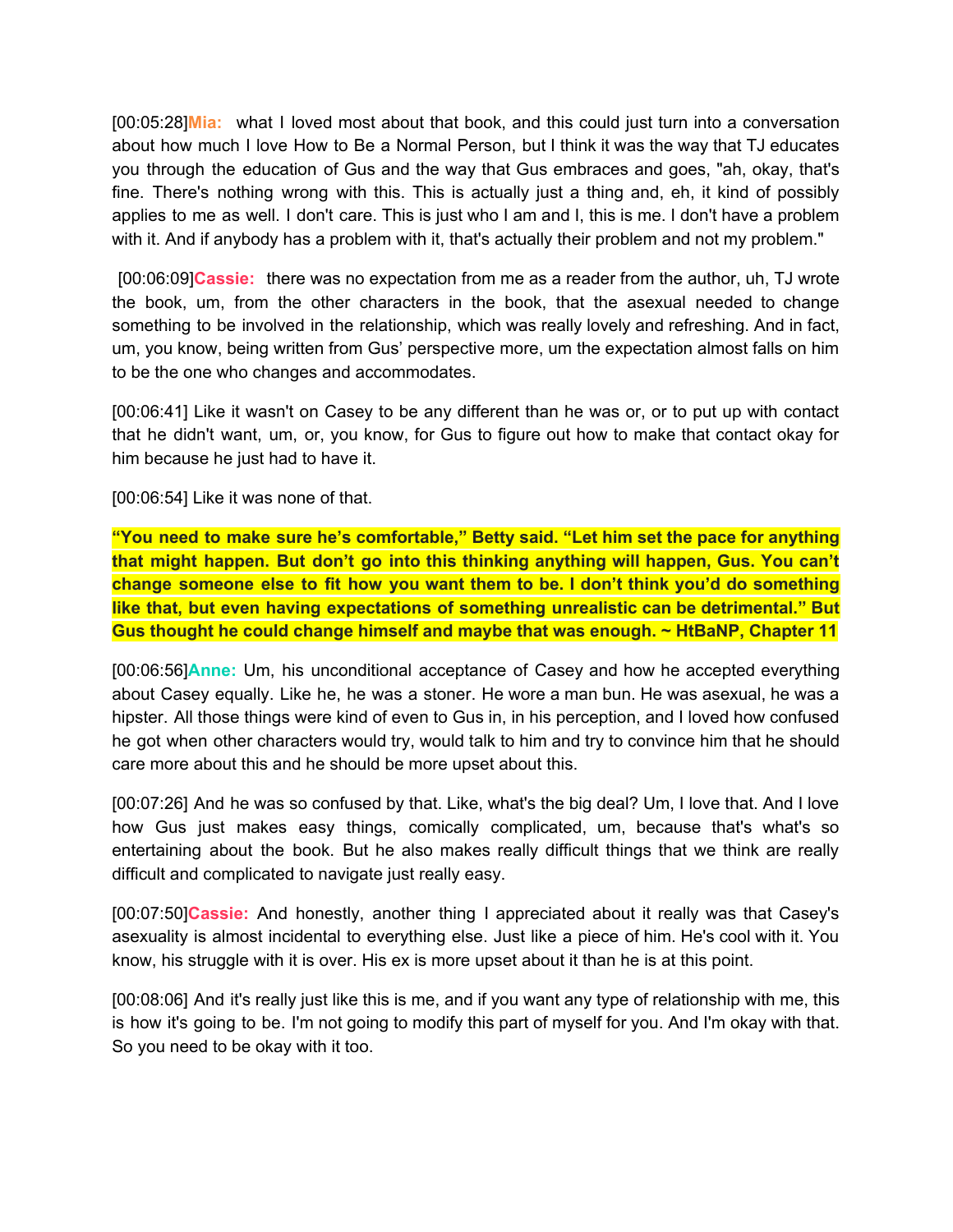[00:08:17]**James:** Well, obviously it's, it's kind of, it features a, an asexual character. So, and that kind of, that for me was a real kind of eye-opener. Like to see like part of myself represented in a book that way was kind of was meant quite a lot to me.

[00:08:32] Cause I know it's not, it's not the focus. Cause obviously the focus isn't this like the asexual character is the love interest rather than the like the protagonist. Um, yeah, it was, it was really important to see that kind of side of myself represented.

**Sam E.:** [00:00:00] My name is Sam Erin, I'm from uh, Long Island, uh, New York.

[00:08:48]**Sam E.:** So for me, I feel like there's not a lot of ace and aro rep in media in general, so having like a whole book that's like, Oh, this is about me, this is about people like me.

[00:09:01] It was really important. And it was nice to see, uh, an asexual person, like in a relationship and living his best life because I'm an asexual person who would like to be in a relationship someday. I'm not currently, but I still possibly like that idea for myself, you know?

**"Are they all… you know. Like you?" Casey arched an eyebrow. "Asexual?" "What?" Gus said. "No. I don't care about that. Are they all hipsters?" ~ HtBaNP, Chapter 15**

[00:09:20] **TJ:** So it's, it, How to Be a Normal Person was my guidebook for myself. And even though I understood technically what it meant after writing Morgan of Shadows in Lightening Struck Heart I, it's, it was basically not something that was discussed in any real extreme depth, but it could be argued that How to Be a Normal Person is all about the depth of asexuality.

[00:09:50] And that's why I wanted to write it as a, almost like a light post for myself so I could find my way back.

[00:10:01] **Kirt:** So how did you learn about asexuality? Cause I mean, I, as much as I may have been aware of the concept, I think the first time I ever actually saw the word asexual was your Twitter account. Like where did you find the language.

[00:10:17] **TJ:** How did I find the language? Google, I Google. I love Wikipedia more than, more than most people, and I can spend hours upon hours upon hours on that website. And so whenever I have a question or there's something I don't know or want to learn about, something new, I'll end up on Google, which usually leads me to Wikipedia.

[00:10:36]**Anne:** I believe the first time that I heard the term asexuality was in a textbook in a human sexuality class in college, and it was a one-line definition that said something like, uh.

[00:10:50] Unable to experience sexual attraction or something like that.

[00:10:55]And that sort of informed my understanding of asexuality and myself for a long time. Uh, that's where I sort of started living with the definition of, I'm just broken. There's just something wrong with me. I don't know what it is, but I'm just not normal. And I even at one point talked to a doctor and said, you know, what's causing this?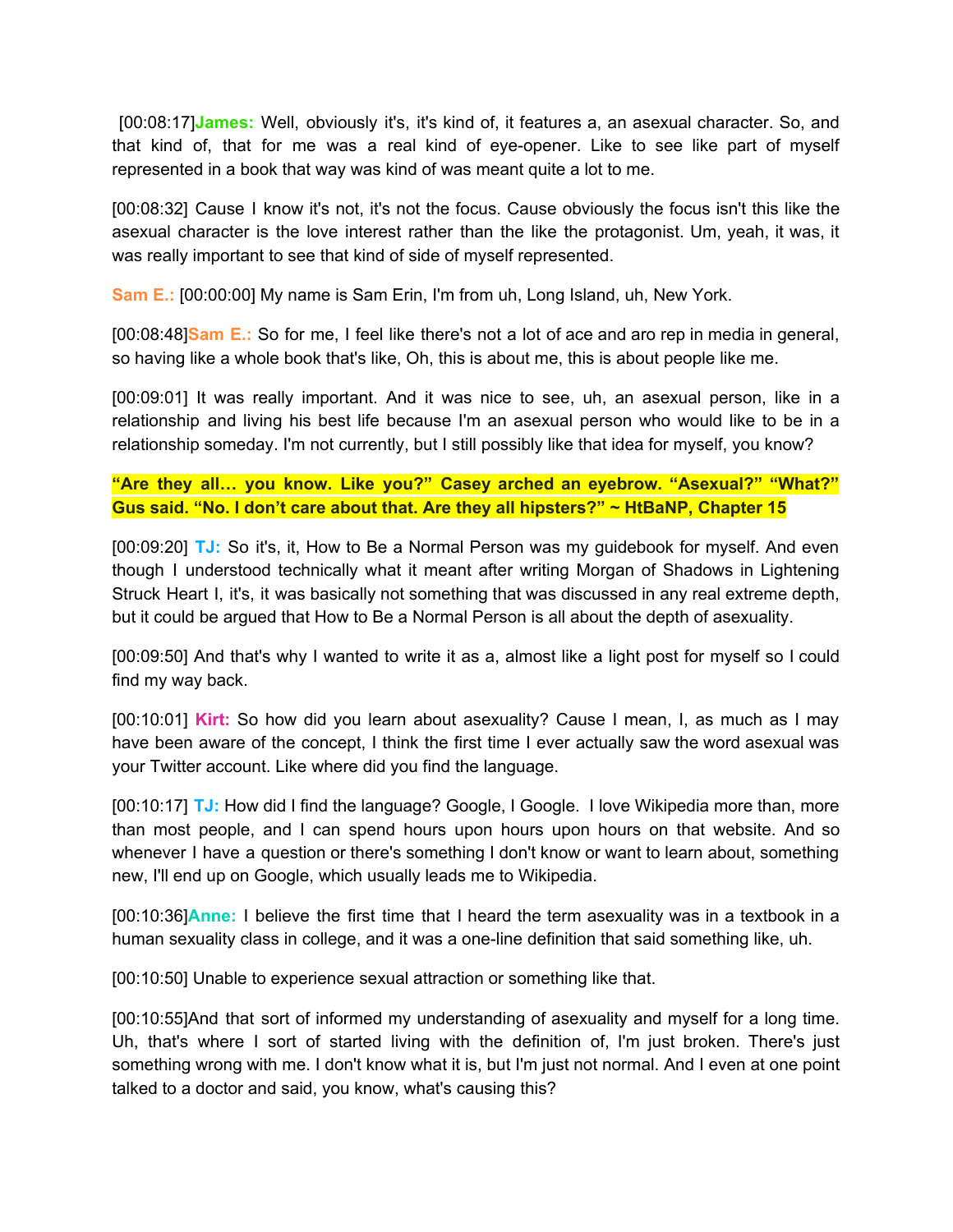[00:11:26] And they, she did tests and everything was normal, but she did offer some, some options, which I ultimately decided not to take. And so then I had this sort of guilty feeling on top of it that I'm, I'm broken and I'm also refusing to try to be fixed. So I started feeling a lot of guilt and a lot of need to apologize.

**He went back to the first encyclopedia, but the entry under asexual was relatively short and didn't provide much information as to why an asexual hipster wanted to work his way up to hugging, and Gus didn't know what to do with that. For the first time in his relatively short life, Encyclopaedia Britannica had failed him by not providing the information necessary to solve this most vexing of problems. ~ HtBaNP, Chapter 8**

[00:11:53] **TJ:** So. While Wikipedia probably isn't the best place to learn about being asexual, it's where I started, but then of course, it led me to, you know, asexuality.org or AVEN and all of them, and there's message boards. There's, there's all these message boards with people asking questions about. What it means to be asexual.

[00:12:14]**Mia:** Well, that's the thing as well is like even if you go and try and research it, you get every gamut of, of definitions and explanations, and you very quickly realize that actually there's no one definition.

[00:12:27] For everybody, and that's what makes it really hard as an individual to try and work out "well, what does that actually mean for me?"

#### *Kirt: Here's Elaine, one of the Klunatic Facebook admins.*

[00:12:35]**Elaine:** I just wanted the truth.

[00:12:37] Like what? What does it mean to be asexual? And what would it mean for me in particular if I was asexual? So I actually decided, I'm not going to make a spur of the moment decision on this. I took two years to research this and read up on all the different kinds of attraction, the different levels, you know, asexual, demisexual, that sort of thing, graysexual, and in the end , I made myself step back and go based on the evidence it definitely, clearly points to my being on asexual spectrum.

[00:13:20]**Anne:** I did get a better understanding of the term, um, a few years after that when I. I can't remember where I saw it initially, but I sought out a better explanation or a better definition, and I was still coming across very strict definitions that in order to be asexual, you have to not, um, not enjoy sexual contact ever.

[00:13:50] Um, and you have to be repulsed by sex. And those didn't, I didn't fit into that box. I couldn't check all those boxes. So I sort of set that label aside and said, well, that's not me. So even if even though I, by that point, did sort of understand it as a valid sexuality for some people, it didn't apply to me because I couldn't check all the boxes.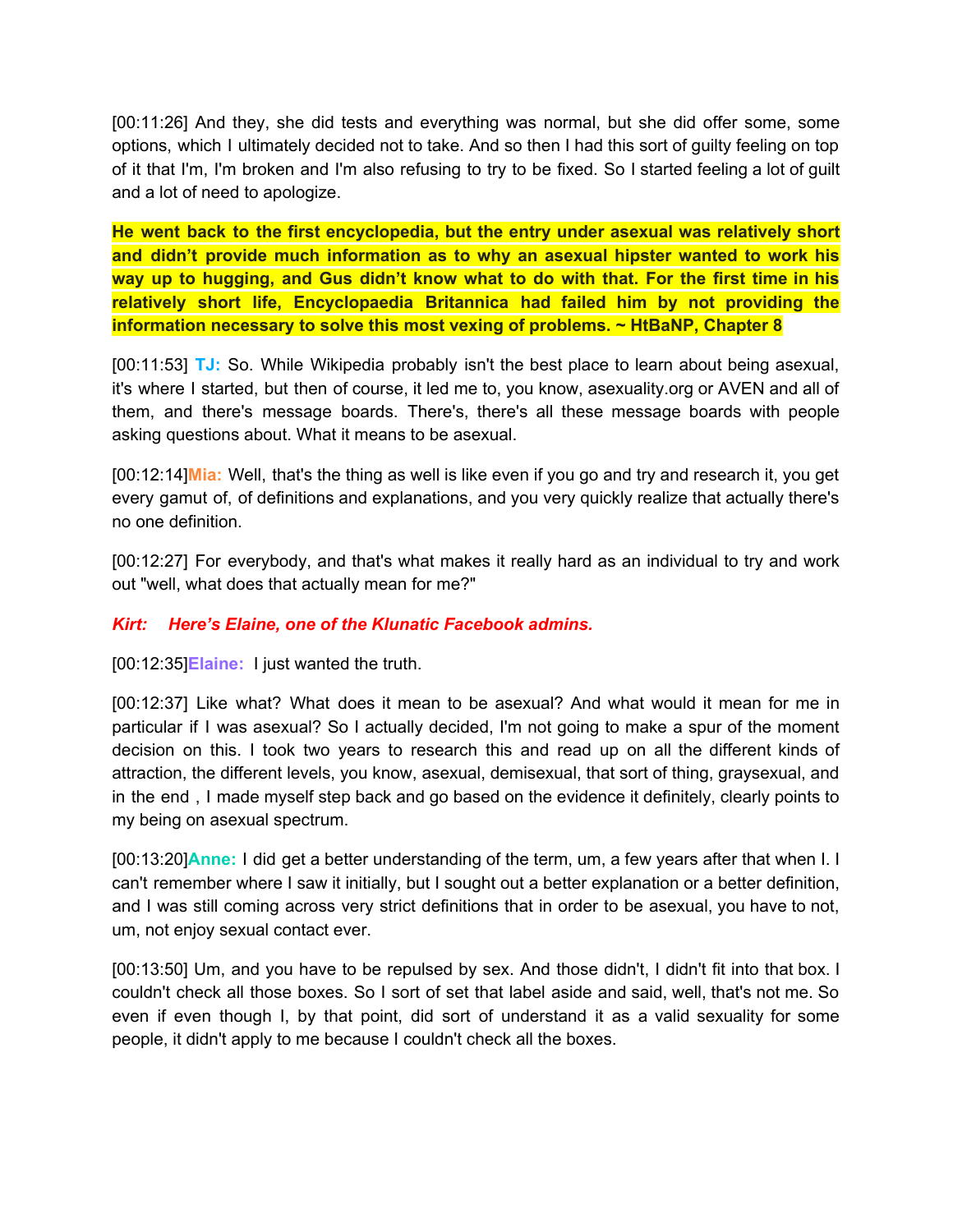[00:14:16] So I just went back to my, I'm broken, something's wrong with me, but I'm not going to fix it place. And that's where I was when I found TJ's book.

**He had tried to research asexuality later into the night, but it might have intimidated him a little, given how much contradictory information there seemed to be. All he could really figure out was that there was no one way to be asexual. And that answered absolutely none of the questions he had. ~ HtBaNP, Chapter 10**

[00:14:27] **TJ:** Can you be a asexual person and still have sex? Of course you can. Can you be an asexual person to be sexually repulsed? So of course you can. Can you have sex a lot? Yep. Can you have no sex at all? Sure. That's totally fine. It's, it's something that. There that I feel more comfortable in, in my skin under the umbrella term than I have at any other point in my life.

[00:14:52]**Sam E.:** So for me, asexuality is really kind of textbook. For me, it's a lack of sexual attraction. Like I don't feel sexual attraction towards other people.

[00:15:00] I never have, and I probably don't think I ever will. I don't really see that changing. Um, like, I don't have issues with other people having sex, like go live your lives, do wonderful things. But myself having sex just, no thanks. I'm good.

[00:15:15]**James:** Asexuality to me is just kind of a lack of desire to want to do anything kind of sexual. It can range from not wanting sex itself to not wanting any, kind of, like physical, kind of, contact in kind of any way really.

[00:15:32]**Cassie:** I, I don't enjoy, um, imagery of physical intimacy. Like people kiss too intensely on a TV show and I'm uncomfortable.

[00:15:43] Like, it's like, Ooh, too in my face. Um, I don't like it in movies. I like no porn. Like, I just don't, it's uncomfortable for me.

[00:15:52]**Elaine:** So for me, asexuality means that, you know, I pretty much don't ever look at someone and feel sexual attraction to them, or even think of them in a sexual way.

[00:16:08] I mean, I know that sexual attraction exists because society has taught me that it exists, that society has sort of taught me that there's a sort of lens through which most people view things, you know, and see, okay, that's sexually attractive. And I just don't have that lens.

"It took me a long while to figure it out, why I didn't feel the way everyone else seemed to **feel about sex. It doesn't do a whole lot for me, to be honest. I thought maybe it was women, so I switched to men, but it wasn't all that much better. It's…it was mechanical, almost. I was going through the motions but it wasn't really doing anything for me. I could get off but I didn't care about it. I thought maybe there was something wrong with** me until I figured it out and then it was like a big, fat asexual ray of sunshine fell over me and it was glorious. But it felt better when I figured out that I wasn't weird and that it was **okay to not want sex like everyone else. But I like touching and I like kissing most of the time and I can be there for a partner should the situation…arise. Sometimes, I'll even jerk**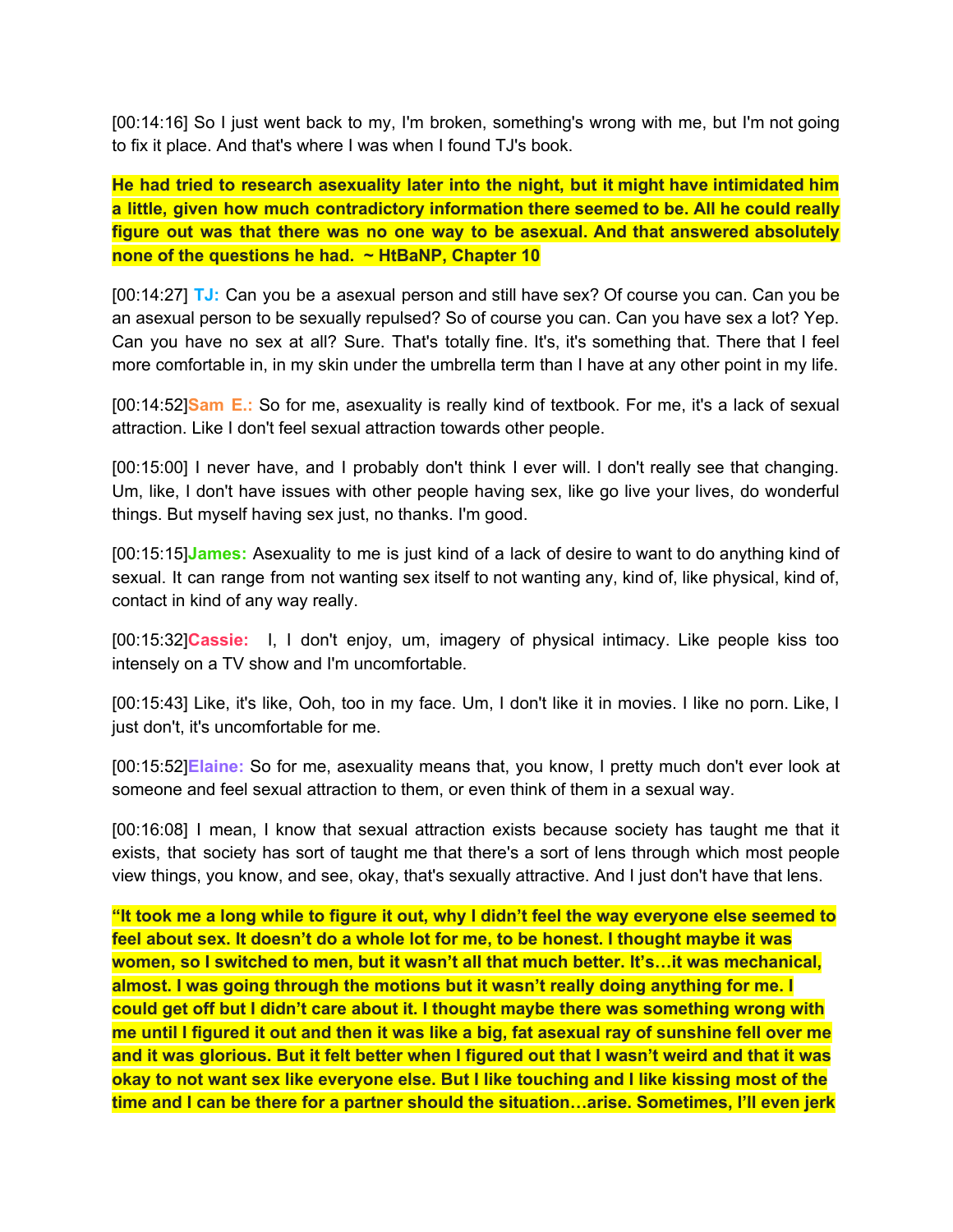### **off, and I'm told I give really awesome hugs." He waggled his eyebrows unfairly. ~ HtBaNP, Chapter 7**

[00:16:32] **TJ:** And, um, you know, obviously there's subsets of asexuality, like there's subsets of every kind of sexuality that there is. And I, I, I though am comfortable with the label of asexual, and that's just something that I've chosen for myself.

[00:16:46] **Elaine:** being ace means that I do feel a clear difference between romantic attraction and sexual attraction since I feel romantic attraction. And so I, I actually identify as being demisexual where I only feel sexual attraction if I'm already, you know, emotionally bonded with somebody,

**Kirt:** You know, I'm, I'm, I'm sitting here looking at my soundboard and there's like different faders, you know, and you, you, you realize that like sexuality has so many different faders, you know, because you can be, you can be on the gay side, the straight side, you can land anywhere in between.

[00:17:08]**Mia:** And that's the thing, even in asexuality, you've got that fader as well in terms of, you know. You know, no sex, sex. Or you know, there's everything in between as well. And there, you know, when you think about gray sexual and

[00:17:22] **Kirt:** demisexual and pansexual, and then there's the romanticism fader, like are you aromantic or are you the type of person who always has to be in a romantic relationship?

[00:17:32] Like there's, there's so many different faders.

[00:17:36] **Sam E.:** I don't even know if I have romantic attraction yet. Who knows.

[00:17:39]**Tanya:** Um, I, I don't want a partner. I, I'm still finding my way on the spectrum and as also being aromantic as well. I just, I've no desire for a partner and realizing that there are other people out there who are like that and have fulfilling lives without a partner and that that's okay.

[00:18:07]**Cassie:** I had understood that I was not looking for similar things in life as a lot of the people that I was around, especially at that school.

[00:18:25] Um, and after that, it was just, I don't want to date. I don't really want to date. I don't enjoy it. It's not fun. It's always work for me. Like it's just always difficult.

**Amy:** [00:00:00] Hi, I'm Amy from Bigfork, Montana.

[00:18:35]**Amy:** And so for me. Having a relationship that has sex in it, it's not important to me. I'm not, I definitely am not repulsed or averse or anything, but it just has no, it's not important in my relationships with people and being aromantic, I don't even really enjoy that close of a relationship with people where you say, Oh, I'm in love, or I love this person so much, I want to spend the rest of my life with them. No, thank you.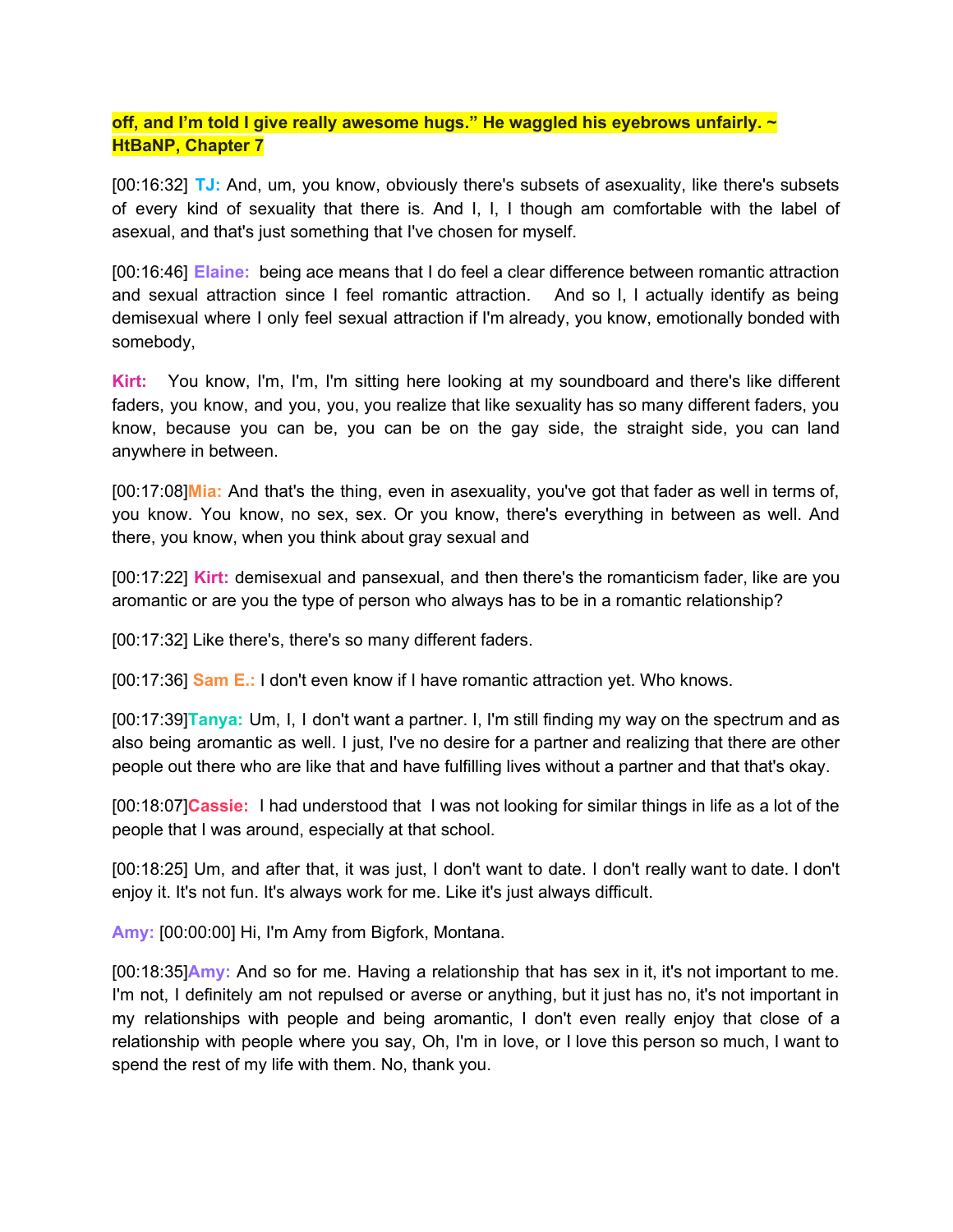**"maybe Casey doesn't even want to date me. He's asexual. He doesn't like that sort of thing."Bertha frowned. "Now you're generalizing and that's not fair. Sex and romance don't always have to go hand in hand, Gustavo. And there's a difference between being asexual and aromantic. Asexuals experience little to no sexual attraction. Aromantics experience little to no romantic attraction. They're not the same. And you can be one without the other. Or both. Or neither." ~ HtBaNP, Chapter 12**

[00:19:06]**Anne:** Two very big things changed for me when I found TJ's book. Um, the first thing is that it broadened my understanding of what asexuality is and could be.

[00:19:19] Um, I didn't see the need for that strict rigid checklist that I had had in my head. Um, I realized that it could be as complicated and varied as people are.

[00:19:35] Um, and that the label doesn't exist to define me by shoving me into this tiny little box that I don't fit into.

[00:19:44] But it can be a means of expressing something about myself. And that was a big paradigm shift for me. And the second thing that it did for me was it made me realize that I can stop apologizing even if it confuses or inconveniences someone else. Uh, I don't need to feel guilty and I'm not broken.

[00:20:05]**Cassie:** the magical thing about How to Be a Normal Person for me wasn't necessarily that it told me what asexuality was, but it was really the first book that I read with an asexual main character where asexuality wasn't a a problem to solve or a barrier to overcome, or an interesting plot point to prolong the sexual tension.

## *Kirt: TJ's work hasn't just taught people about themselves, but he's helped to facilitate conversations and foster acceptance within families.*

[00:20:34]**TJ:** one of the most touching letters that I've ever received, or one of the most touching emails that I've ever received was from a straight dad whose asexual daughter, his 16 year old asexual daughter came out as asexual, he didn't understand what that meant.

[00:20:51] So she gave him How to Be a Normal Person to read, and he read that and wrote to me saying how much it helped him understand where his daughter was coming from, and that was, that was absurd. That was ridiculous. I was floored. I teared up. I was just in shock that that something like that happened.

[00:21:13]**Anne:** And, uh, when I found this book and started talking about these characters and how great they were, they, my husband and my kid both decided we need, we need to read this one. And my kid desperately wanted to voice Gus. So we did it as a read aloud and they were Gus and it was amazing. Um, and it did open up a lot of great conversations.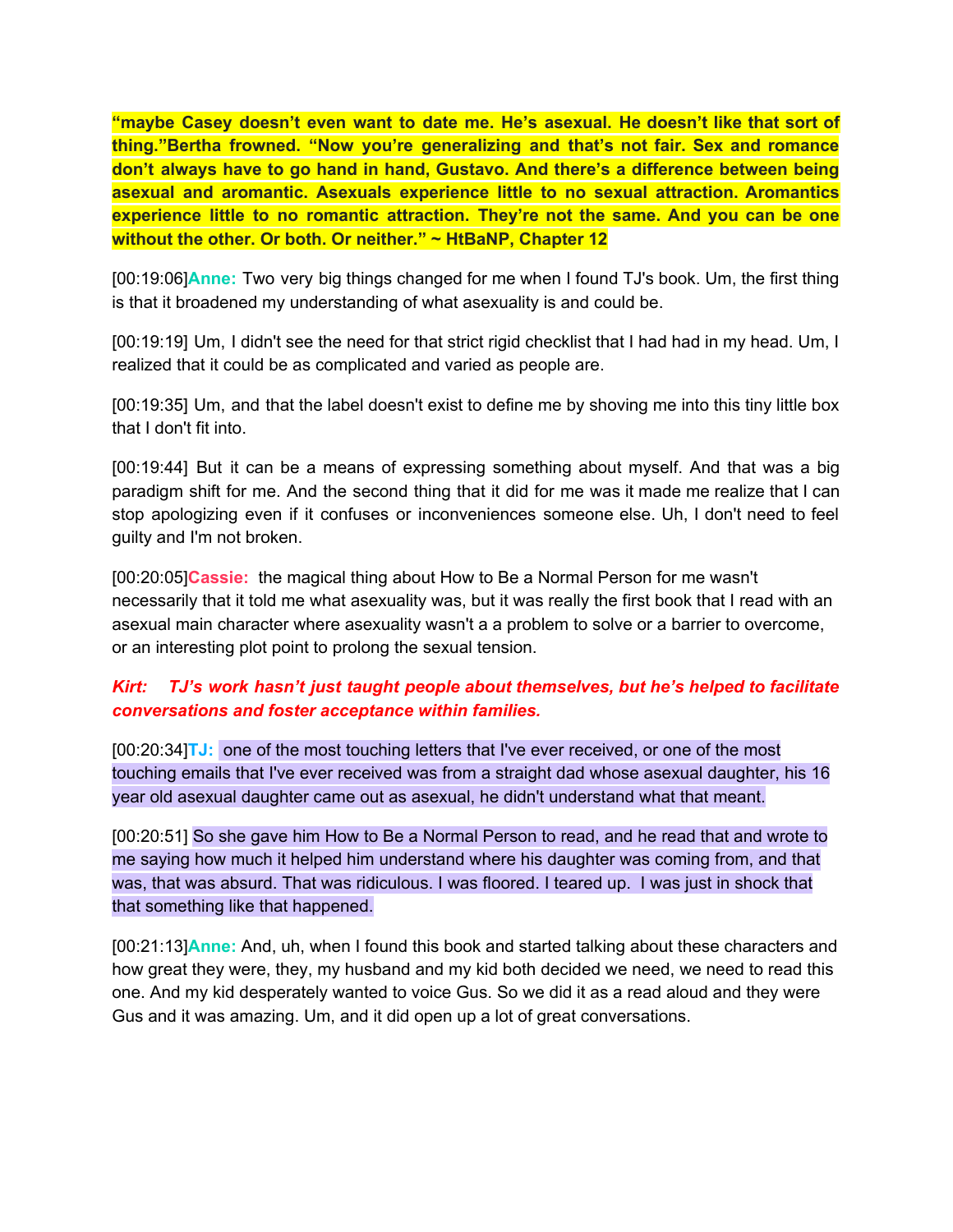[00:21:35] I had never actually spoken about that topic with my kid. And so that was the first time it had come up that, that I was asexual. Um, and they, they reacted very much as Gus would, like, okay. No big deal.

[00:21:51] **Anne:** I think it helped my husband a lot because as someone who is not asexual, who is in a relationship with someone who is, I think, I think he took some blame for that too.

[00:22:09] Um, I think it was, you know, in the back of the back of his mind from messages from the outside world, it seemed as if it would, it was about him not being good enough or handsome enough, or good enough at sex or whatever it was. And I think seeing their relationship helped him understand that it's not, it's not about you, not about anything that you do or don't do.

[00:22:37] It's about me and how I am. And so that was really helpful too. That was, it was kinda healing.

**"You don't care that I'm asexual."Gus frowned. "Of course I don't. Why would I?"Casey's smile widened. "Exactly, man. And it's the same for me. I don't want you to be a normal person, okay? Or, if that's what you want, that's okay too. I just want you to have what makes you happy, Gus, and that's what matters most. ~ HtBaNP, Chapter 20**

[00:22:44]**Mia:** How to be a Normal Person is the book that I've given away the most. Like, dozens of copies, physical copies, like I just, it's handed out like candy. Um, you know, I even gave my mum a copy. She loved it. Um, and it's been really good for starting conversations with people who then read it cause they're like, "Oh, I didn't know this was a thing".

## *Kirt: Here's Janice from our last episode expanding on the education she's received from reading TJ's books and how it's affected her own family.*

[00:23:07]**Janice:** that was the beginning of my journey in learning so much more about, um, asexuality, yes, and demisexuality and so much more. I had a limited vocabulary. Um. Prior to reading, um, particularly TJ's books. He, his representation is brilliant. Um, and so you get to learn about these things. And it was very personal for me because when I read How to Be a Normal Person, I had a daughter who was in her 20s, had never had a partner, had told us that she wasn't interested in dating until she finished uni, and she was, and she's always been very happy, um joyous girl, um, very social, and I thought, I wonder if she's asexual. Um, and I wouldn't have known to think that, um, because I didn't have access to all this. So I read, um, How to Be a Normal Person when it first came out and I immediately bought copies for several of my friends who had kids in various stages of coming out or thinking about who that, who and what they were. Um, and I gave it to my daughter. She adored it, but she didn't talk to me about the asexuality. So I thought, okay, let's see, that might not be aware where at.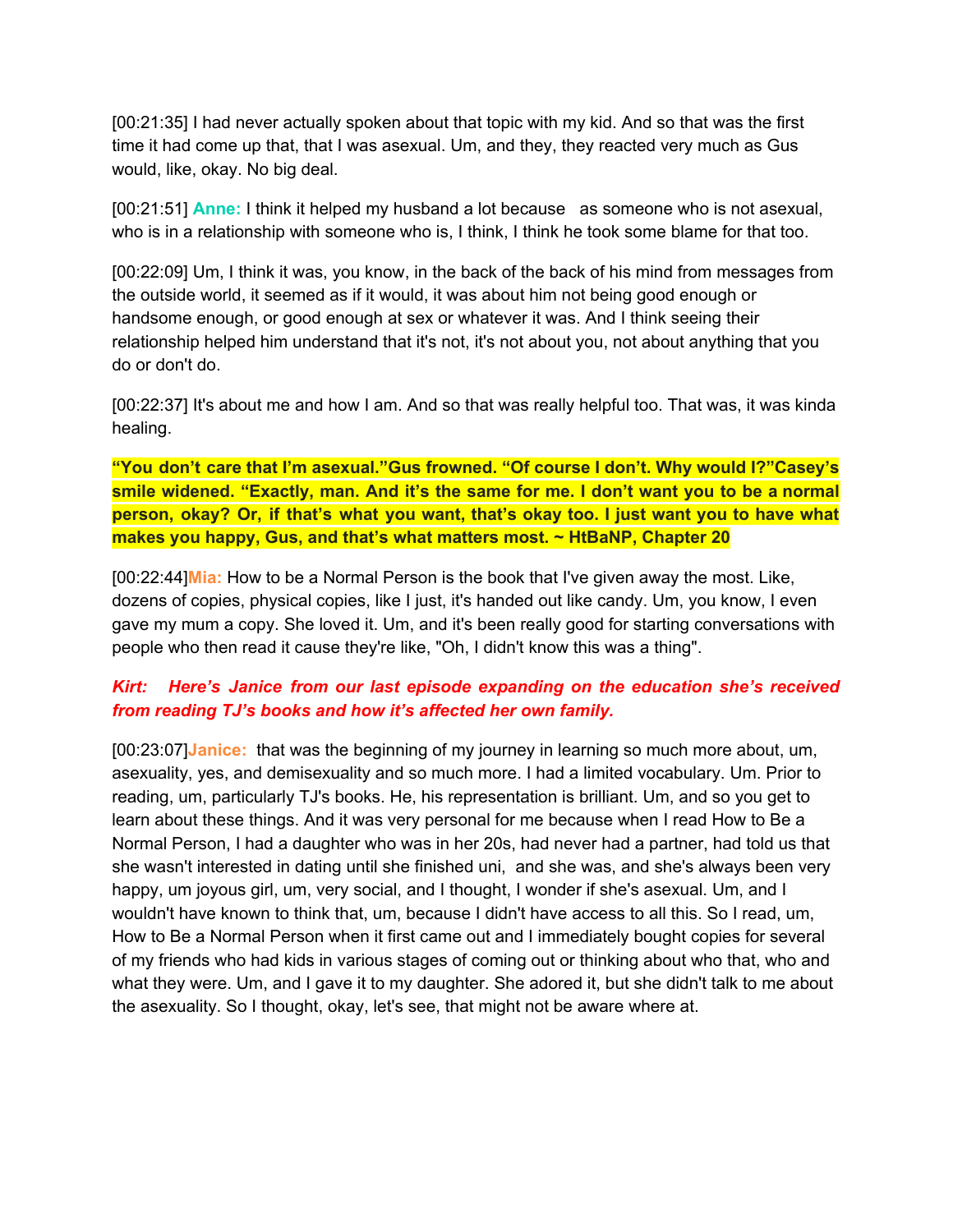[00:24:25] Um, and as it turns out, she's demisexual and she met someone and they were great friends , and gradually it was like watching Josy and Qbert, um, just this gorgeous, um, slightly nervous, um, gently coming together of two gorgeous girls, and they're madly in love now.

[00:24:52]**Elaine:** So How to Be a Normal Person was a really good resource for me to sort of start with, and when I later shared about being asexual with some of my close friends, I pointed them to How to Be a Normal Person because I felt that it illustrates quite well what it means to be ace and how it differentiates between asexuality and being aromantic. Because those are two things that often get conflated. And one of my friends, when I told her about my being asexual and that How to Be a Normal Person had helped me work this out. She actually went out and bought the book immediately and read it just so that she could teach herself, educate herself, and be a good, supportive friend.

[00:25:52] And that really touched me when I heard that.

**"The fact that he's already told you of his asexuality also shows how comfortable he is with you," Bertha said. "We knew a lovely asexual woman back in the nineties who told** us only after we'd known her for close to a year. It's not a secret, nor is it meant to be, **but it shows a sign of trust and comfort to be told." Gus was quiet for a moment. Then, "He gives really good hugs." ~ HtBaNP, Chapter 11**

[00:25:56] **Kirt:** Did the positive response to How to Be a Normal Person encourage you to have future characters identify on the asexuality spectrum?

[00:26:04] **TJ:** Absolutely. Absolutely.

[00:26:06] the fact that it was well received gave me courage to include more asexual characters in, in books, which is why, uh, the book In the Lives of Puppets, the main character, Victor, he is biracial, he is a person with autism, but he is also asexual and that is explicitly discussed in the book. Kelly from Heartsong is asexual. That is discussed explicitly in the book.

**"We made it work. It's not that I'm repulsed by sex or anything. It's just not everything to me. There's more to us than physical intimacy. Or there was." ~ Heartsong, high school girls/see you again, Page 177**

[00:26:34]**Sam E.:** It was such a, it was a really nice surprise because we have Kelly in Green Creek and he says, especially in like Heartsong, he says such perfect ace things that are just like, ah, there you go. Hitting me like that, it's really the same thing for Casey. He just says these little things that I'm just like, Oh, you get it, you understand that, and it's kind of one of the best feelings in the world to have someone in a book understand the little nuances about you that people who aren't ace really might not understand.

**"You don't need sex to be in love with someone.""But then how else do you show that you're in love?" Josy looked up at the sky. The stars were bright. "Because you can look at the person and just know they're someone special. That you would do anything to see**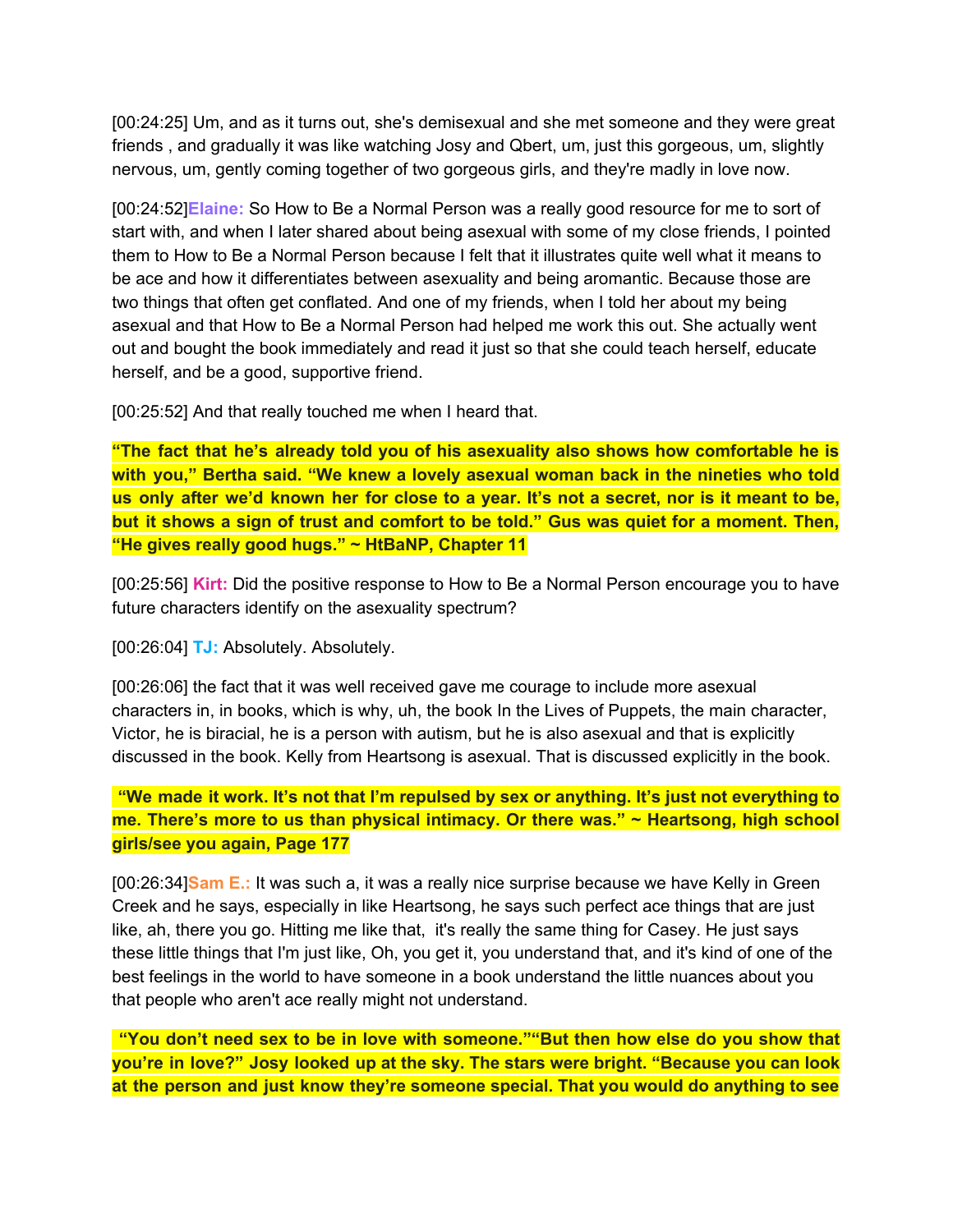**them smile. Sex is good for a lot of people, but not for others. And just because they feel that way doesn't mean they don't love like everyone else." ~ HtBaMS, Chapter 12**

[00:27:15]**Elaine:** When I first read the character of Josy in How to Be a Movie Star, I cried. it was so wonderful to see someone like me, a demisexual person, depicted so respectfully and accurately in a book.

[00:27:31]demisexual characters are often so called cured by having sex with their one true love, but in How to Be a Movie Star none of these things apply to Josy. Yes, he's demisexual and it is an important part of how he behaves, how his relationships form, but his sexuality isn't the be all and end all of who he is.

**"I need to get a girlfriend," Chris said with a sigh. "I'm tired of seeing naked people I don't want to have sex with." "That sounds like too much work," Tanner said. "That's because you're aro. You don't want a girlfriend." "Maybe you should just learn to be happy with yourself. Being aromantic doesn't have anything to do with that." ~ Ravensong, pinpricks of light/bones and dust**

[00:27:57]**Amy:** Tanner is my boy. Um, he makes me very happy. And I remember when I read that line, "that's because you're aro", I went, woohoo! Because it made me so happy. I literally woohooed, um.

[00:28:14] There's not a lot of that kind of representation out there, and it was just so awesome to come across it in a book and by an author that I love.

[00:28:25] **TJ:** Using words like asexual or bisexual, pansexual. The more we use them, the more power they will have because there are going to be people who don't know what asexual means and if they can learn along with a narrative then that's all I could ask for. That's all I could ever want.

[00:28:47]**Mia:** And I think the more you talk about it, the more normal it actually becomes for the people around you and the better educated they are about what it is, because, you know, sex and sexuality is such a big thing in society. And trying to, um. Define where you are on that spectrum. Um, I think everybody constantly is trying to define where they are on that spectrum. Um, you know, because as you age, things change as well. So, um, I think it's one of those things that for me it was like getting a name to it made it so much easier to understand.

[00:29:30] **TJ:** I don't want to come across as preaching because there's going to be topics that I'm writing about that I should not be preaching about that, that it shouldn't sound like I'm preaching, but when it comes to topics that are about like asexuality and stuff like that, I still want to teach people, but do, to do so in an entertaining way so it doesn't come across like I'm just copying and pasting Wikipedia.

**"That sounds nice," Casey said. "But I'm asexual, Xander and Serge are gay, and Josiah is demisexual." "I don't know what any of that means," Margo Montana said. "Demi**